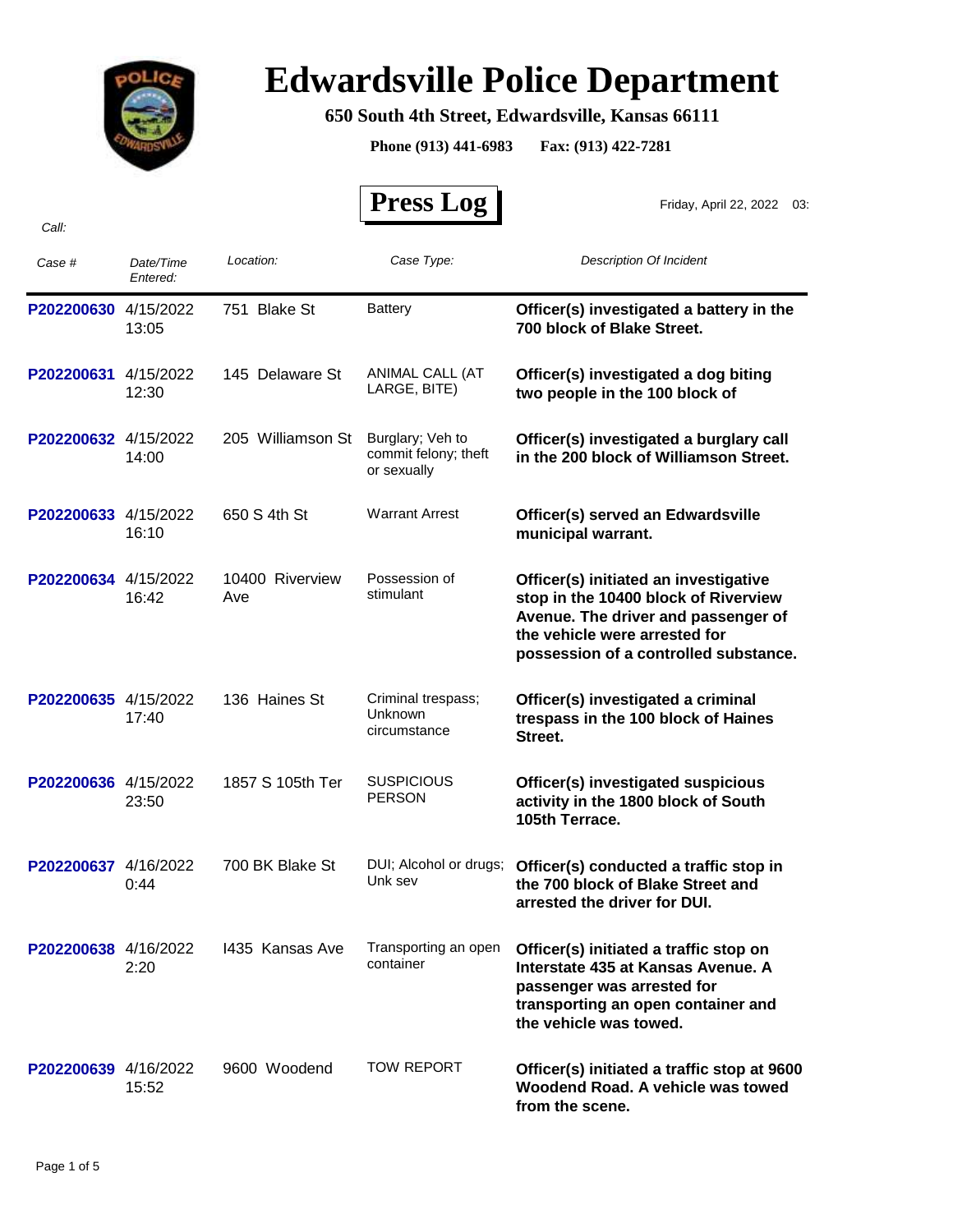## **Press Log**

| Case #               | Date/Time<br>Entered: | Location:             | Case Type:                                              | <b>Description Of Incident</b>                                                                                                                                               |
|----------------------|-----------------------|-----------------------|---------------------------------------------------------|------------------------------------------------------------------------------------------------------------------------------------------------------------------------------|
| P202200640           | 4/16/2022<br>17:16    | 10635 K-32 Hwy        | Driving while habitual<br>violator                      | Officers conducted a traffic stop in the<br>10600 block of K-32 Highway. The<br>driver was taken into custody for<br>habitually driving with a<br>suspended/revoked license. |
| P202200641           | 4/16/2022<br>19:52    | 1800BK S 98th St      | <b>ASSIST OTHER</b><br><b>AGENCY</b>                    | Officer(s) recovered a stolen vehicle in<br>the 1800 block of South 98th Street.                                                                                             |
| P202200642 4/17/2022 | 0:16                  | 9100 BK Woodend<br>Rd | DUI; Alcohol or drugs;<br>Unk sev                       | Officer(s) conducted a traffic stop in<br>the 9100 block of Woodend Road and<br>arrested the driver for DUI.                                                                 |
| P202200643 4/17/2022 | 4:20                  | 8700 BK K-32 Hwy      | <b>TOW REPORT</b>                                       | Officer(s) conducted a traffic stop in<br>the 8700 block of K-32 Highway and<br>towed a vehicle.                                                                             |
| P202200644 4/17/2022 | 21:10                 | 9715 K-32 Hwy         | <b>Warrant Arrest</b>                                   | Officer(s) initiated a traffic stop in the<br>9700 block of K-32 Highway. The<br>driver was taken into custody for<br>warrants out of Shawnee.                               |
| P202200645 4/18/2022 | 8:15                  | 112 Mellott St        | Code Violation -<br><b>Environmental Code</b>           | The CSO inspected prohibited<br>conditions in the 100 Block of Mellott<br>Street.                                                                                            |
| P202200646 4/18/2022 | 8:29                  | 108 Mellott St        | Code Violation -<br><b>Environmental Code</b>           | The CSO inspected prohibited<br>conditions in the 100 Block of Mellott<br>Street.                                                                                            |
| P202200647 4/18/2022 | 12:15                 | SB I-435              | <b>Warrant Arrest</b>                                   | Officer(s) conducted an investigative<br>stop on southbound I-435 north of K-<br>32. The driver was arrested for a<br>warrant.                                               |
| P202200648 4/18/2022 | 8:47                  | 609 Beach St          | Code Violation -<br><b>Environmental Code</b>           | The CSO inspected a prohibited<br>condition in the 600 Block of Beach<br>Street.                                                                                             |
| P202200649 4/18/2022 | 13:40                 | 104 S 4th St          | Theft of<br>prop/services; Value<br>less than \$1,500   | Officer(s) investigated a theft in the<br>100 block of South 4th Street.                                                                                                     |
| P202200650 4/18/2022 | 15:50                 | 501 S 4th St          | Unlawful cultivation<br>distribution of<br>controlled s | Officer(s) initiated a traffic stop in the<br>500 block of South 4th Street. The<br>driver was arrested for possession of<br>a stimulant.                                    |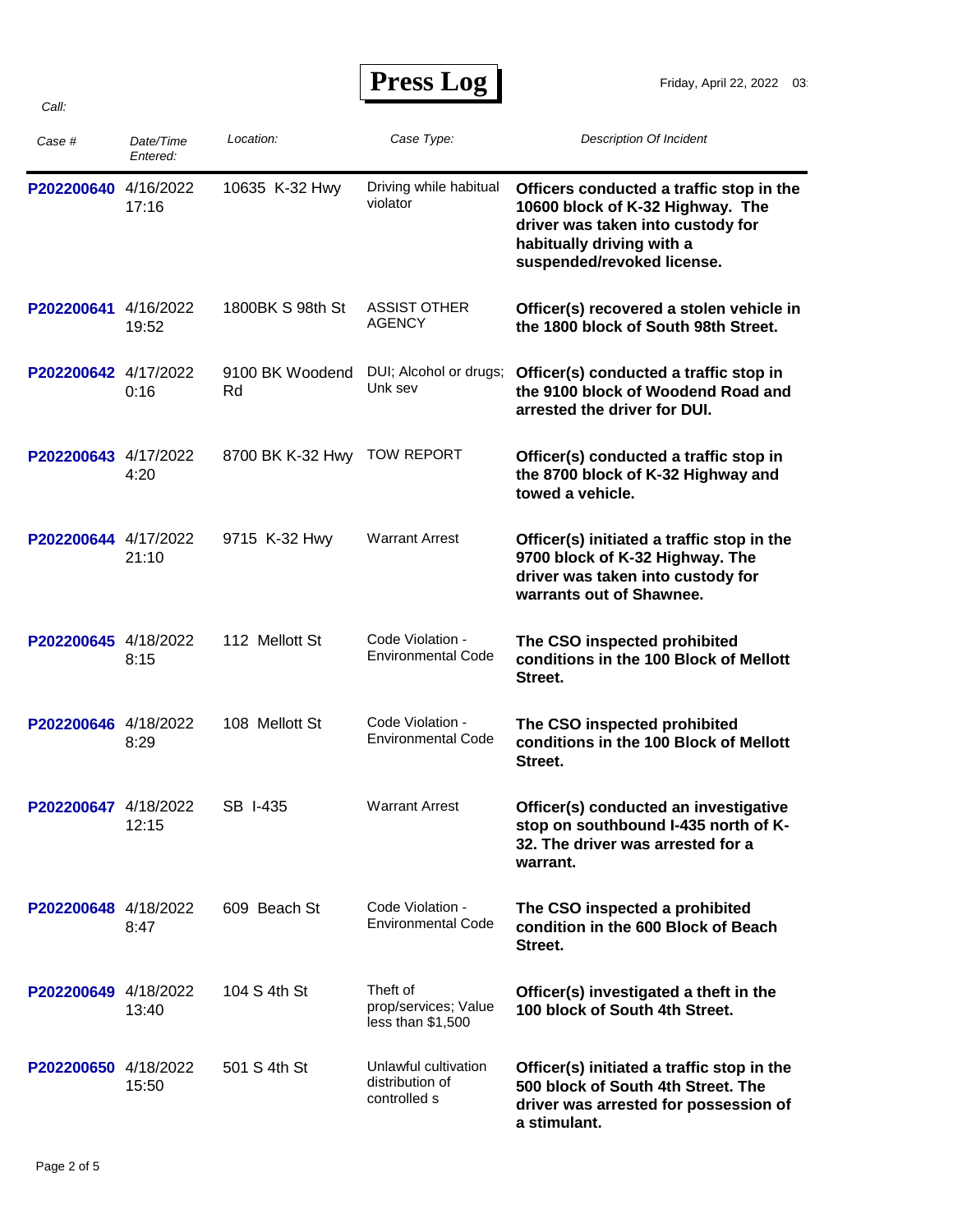## **Press Log**

| Case #               | Date/Time<br>Entered: | Location:              | Case Type:                                    | <b>Description Of Incident</b>                                                                                                                          |
|----------------------|-----------------------|------------------------|-----------------------------------------------|---------------------------------------------------------------------------------------------------------------------------------------------------------|
| P202200652 4/18/2022 | 21:26                 | 2500 BK Midpoint<br>Dr | Criminal threat;<br>Unknown<br>circumstance   | Officer(s) were dispatched to the 2500<br>block of Midpoint Drive on reports of a<br>criminal threat.                                                   |
| P202200653 4/19/2022 | 0:53                  | NBI435 Kansas<br>Ave   | <b>Warrant Arrest</b>                         | Officer(s) served an Edwardsville<br><b>Municipal warrant.</b>                                                                                          |
| P202200654 4/16/2022 | 22:00                 | 504 Summer St          | <b>INFORMATION</b><br><b>REPORT</b>           | Officer(s) were dispatched to the 500<br>block of Summer Street to assist EMS<br>on a medical call. A party was<br>transported to the hospital.         |
| P202200655 4/19/2022 | 7:50                  | 9500 BK Kansas<br>Ave  | <b>Warrant Arrest</b>                         | Officer(s) initiated a traffic stop in the<br>9500 block of Kansas Avenue. The<br>driver was arrested for an outside<br>agency warrant.                 |
| P202200656 4/19/2022 | 12:30                 | SBI435 Woodend<br>Rd   | Possession of<br>marijuana                    | Officer(s) conducted a traffic stop on<br>the on ramp to southbound I-435 from<br>Woodend Road. The driver was<br>arrested for possession of marijuana. |
| P202200657 4/19/2022 | 14:43                 | 1435 K-32 Hwy          | Unlawful possession<br>controlled substances  | Officer(s) conducted a traffic stop at I-<br>435 and K-32. The driver was arrested<br>for possession of methamphetamine<br>and drug paraphernalia.      |
| P202200658 4/20/2022 | 7:35                  | 440 Blake              | Code Violation -<br>Inoperable Vehicle        | The CSO inspected prohibited<br>conditions in the 400 Block of Blake<br>Street.                                                                         |
| P202200659 4/20/2022 | 10:45                 | 650 S 4th St           | <b>Warrant Arrest</b>                         | Officer(s) served a municipal warrant.                                                                                                                  |
| P202200661           | 4/20/2022<br>13:16    | 8800 K-32 Hwy          | Flee or attempt to<br>elude; reckless driving | Officer(s) initiated a traffic stop in the<br>8600 block of K-32 Highway. The<br>vehicle fled.                                                          |
| P202200662 4/20/2022 | 14:00                 | 11300 K-32 Hwy         | Possession of<br>marijuana                    | Officer(s) arrested a female for<br>possession of marijuana in the 12100<br>block of K32 Highway.                                                       |
| P202200663 4/20/2022 | 19:00                 | 1800 S 102nd St        | <b>Accident Report</b>                        | Officer(s) were dispatched to the 1800<br>block of S. 102nd Street to investigate<br>a non-injury vehicle collision.                                    |

*Call:*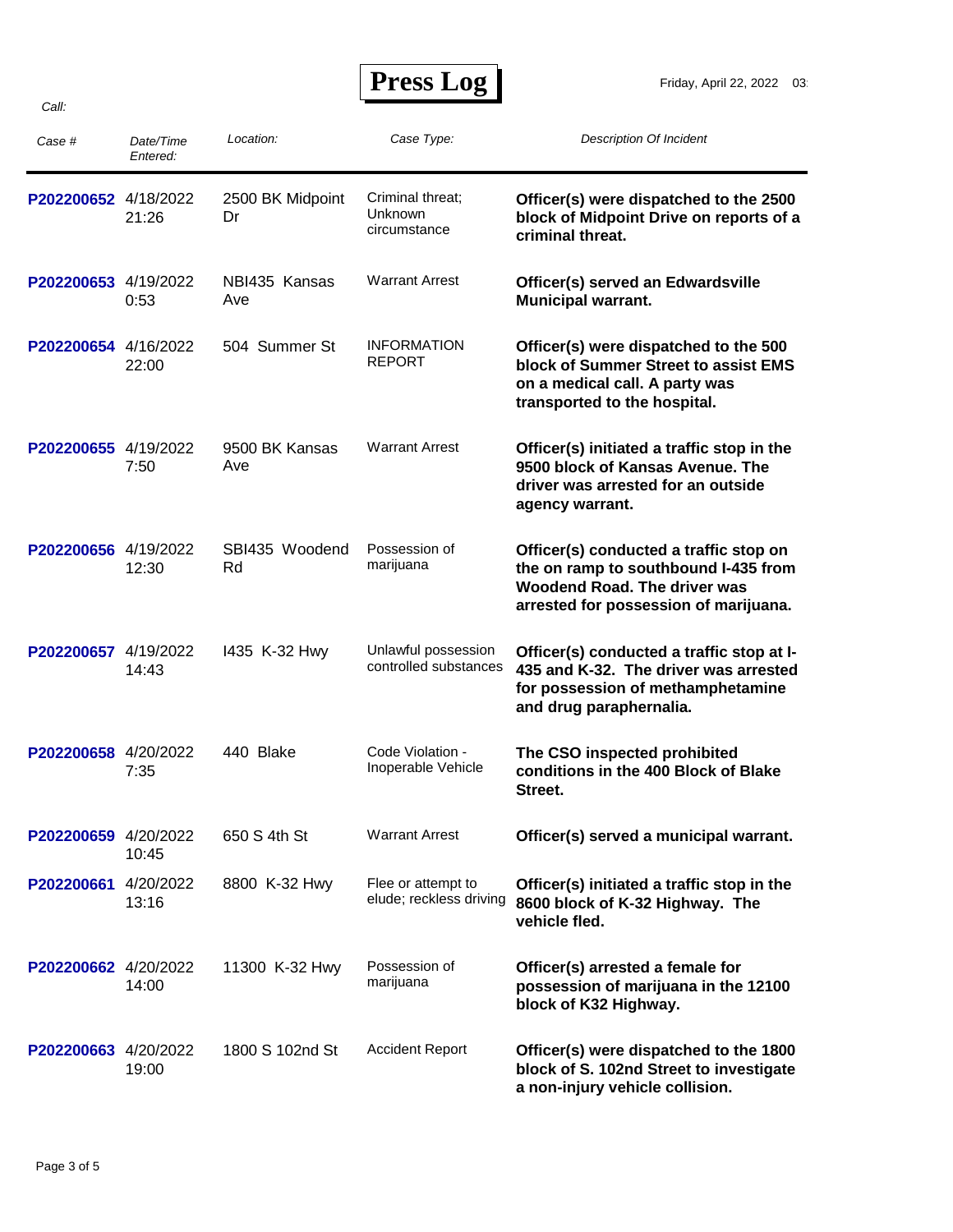| Press Log |  |
|-----------|--|
|-----------|--|

| Case #               | Date/Time<br>Entered: | Location:                                | Case Type:                                              | <b>Description Of Incident</b>                                                                                                                        |
|----------------------|-----------------------|------------------------------------------|---------------------------------------------------------|-------------------------------------------------------------------------------------------------------------------------------------------------------|
| P202200664           | 4/21/2022<br>0:06     | 1435 K-32 Hwy                            | Transporting an open<br>container                       | Officer(s) initiated a traffic stop on the<br>1435 north ramp from K-32 Highway.<br>The passenger was arrested for<br>transporting an open container. |
| P202200665 4/21/2022 | 7:16                  | 612 S 130th St                           | <b>Warrant Arrest</b>                                   | Officer(s) served a municipal warrant.                                                                                                                |
| P202200666 4/21/2022 | 11:00                 | 27745 W 159th St                         | <b>Warrant Arrest</b>                                   | Officer(s) served a municipal warrant.                                                                                                                |
| P202200667 4/21/2022 | 12:43                 | 9000 K-32 Hwy                            | <b>Warrant Arrest</b>                                   | Officer(s) conducted a traffic stop in<br>the 9000 block of K-32. The driver was<br>arrested for a Wyandotte County<br>warrant.                       |
| P202200668 4/21/2022 | 13:04                 | 8900 BK Woodend<br>Rd                    | <b>TOW REPORT</b>                                       | Officer(s) initiated a traffic stop in the<br>8900 block of Woodend Road and<br>towed a vehicle.                                                      |
| P202200669 4/21/2022 | 13:00                 | 252 Williamson St                        | Code Violation -<br><b>Environmental Code</b>           | The CSO inspected prohibited<br>conditions in the 200 Block of<br><b>Williamson Street.</b>                                                           |
| P202200670 4/21/2022 | 14:10                 | 11500 K-32 Hwy                           | Drive While<br>Suspended (a) (1)                        | Officer(s) conducted a traffic stop in<br>the 11500 block of K-32 Highway. The<br>driver was arrested for driving while<br>suspended.                 |
| P202200671           | 4/21/2022<br>13:43    | 19 Williamson St                         | Code Violation -<br><b>Environmental Code</b>           | The CSO inspected prohibited<br>conditions in the 100 Block of<br><b>Williamson Street.</b>                                                           |
| P202200672 4/21/2022 | 13:24                 | 212 Mission Creek Code Violation -<br>Rd | <b>Environmental Code</b>                               | The CSO inspected a prohibited<br>conditions in the 200 Block of Mission<br>Creek Rd.                                                                 |
| P202200673 4/21/2022 | 14:26                 | SBI435 Holliday<br>Dr                    | Unlawful possession<br>drug precursors drug<br>parapher | Officer(s) conducted a traffic stop on I-<br>435 at Holliday Drive and two people<br>were arrested.                                                   |
| P202200674 4/21/2022 | 15:26                 | 700 BK Beach St                          | <b>Battery</b>                                          | Officer(s) were dispatched to the 700<br>block of Blake Street to investigate a<br>battery.                                                           |
| P202200675 4/21/2022 | 16:20                 | 7800 K-32 Hwy                            | <b>TOW REPORT</b>                                       | Officer(s) initiated a traffic stop at 7800<br>K-32 Highway. A vehicle was towed<br>from the scene.                                                   |

*Call:*